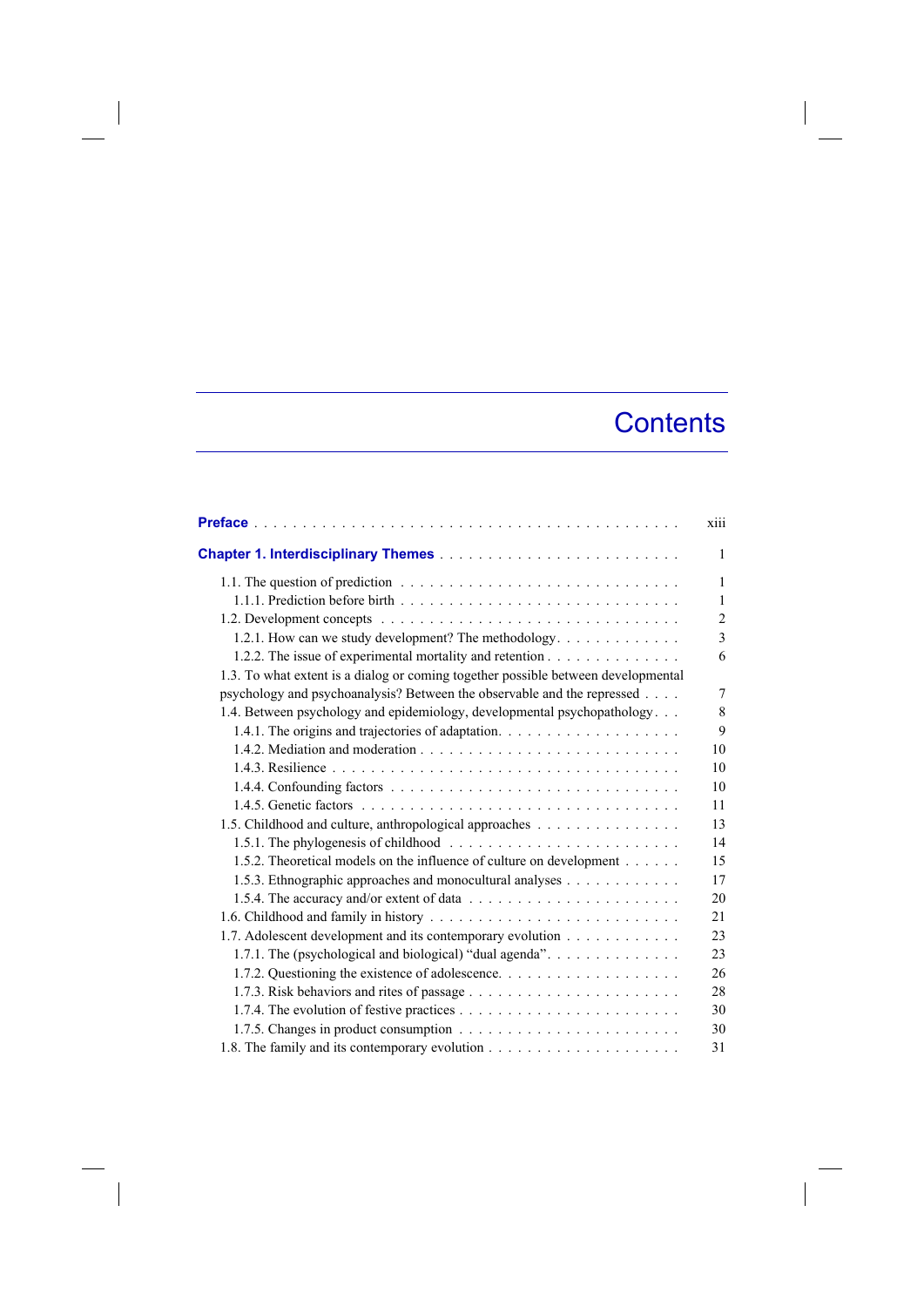$\overline{\phantom{a}}$ 

 $\overline{\phantom{a}}$ 

|                                                                                               | 32 |
|-----------------------------------------------------------------------------------------------|----|
| 1.10. Parenting and parenting styles: how do we find the "right balance"?                     | 33 |
|                                                                                               | 37 |
|                                                                                               | 40 |
|                                                                                               | 42 |
| 1.12.1. Child care and emotional and relational development                                   | 42 |
|                                                                                               | 42 |
| 1.12.3. Child care arrangements, academic success and gender                                  | 43 |
|                                                                                               | 44 |
|                                                                                               | 45 |
|                                                                                               | 45 |
|                                                                                               | 46 |
| 1.15.2. How can we explain the differences between two monozygotic                            |    |
|                                                                                               | 47 |
| 1.15.3. The psychological consequences of twinning                                            | 47 |
|                                                                                               |    |
|                                                                                               | 51 |
| 2.1. Conception and medically assisted procreation: children born through medically           |    |
|                                                                                               | 51 |
|                                                                                               | 52 |
|                                                                                               | 53 |
| 2.4. The sensory and psychological functioning of the fetus                                   | 54 |
|                                                                                               | 54 |
|                                                                                               | 55 |
|                                                                                               | 55 |
|                                                                                               | 56 |
|                                                                                               | 56 |
|                                                                                               | 56 |
|                                                                                               | 57 |
|                                                                                               | 58 |
|                                                                                               | 59 |
|                                                                                               | 59 |
|                                                                                               | 60 |
|                                                                                               | 60 |
|                                                                                               |    |
| Chapter 3. Perinatal Care and the Infant <b>Fig. 1. Action 2. Act 2. Act 2. Act 2. Act 2.</b> | 63 |
|                                                                                               | 63 |
|                                                                                               | 63 |
|                                                                                               | 63 |
|                                                                                               | 64 |
|                                                                                               | 65 |
|                                                                                               | 66 |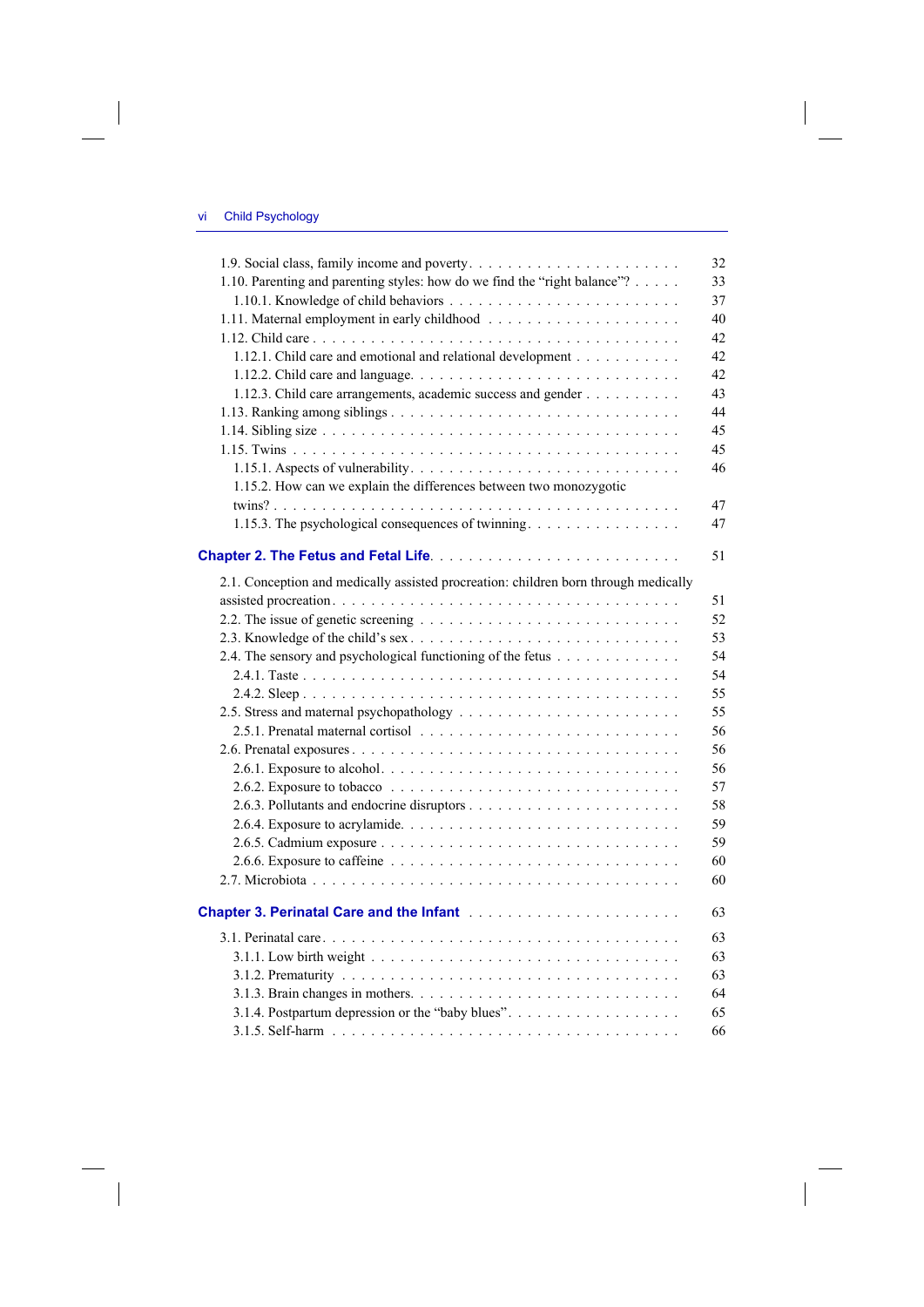|                                                                                                         | 66 |
|---------------------------------------------------------------------------------------------------------|----|
|                                                                                                         | 66 |
|                                                                                                         | 67 |
|                                                                                                         | 67 |
| 3.2.4. Thought before language                                                                          | 68 |
|                                                                                                         | 68 |
| 3.2.6. The conception of number $\ldots \ldots \ldots \ldots \ldots \ldots \ldots \ldots \ldots \ldots$ | 68 |
| 3.2.7. The perception and expression of emotions                                                        | 69 |
| 3.2.8. The perception of the social world and social cognition.                                         | 69 |
|                                                                                                         | 70 |
|                                                                                                         | 70 |
|                                                                                                         |    |
|                                                                                                         | 71 |
|                                                                                                         | 71 |
|                                                                                                         | 71 |
|                                                                                                         | 72 |
|                                                                                                         | 73 |
|                                                                                                         | 73 |
|                                                                                                         | 74 |
| 4.7. The issue of programming, "starter kits", neuroplasticity and the need for an                      |    |
|                                                                                                         | 74 |
|                                                                                                         | 75 |
| 4.8. Vygotsky and the zone of proximal development model.                                               | 76 |
|                                                                                                         | 77 |
|                                                                                                         | 78 |
|                                                                                                         | 79 |
|                                                                                                         | 80 |
| 4.11. The question of the "drop in level" of French children                                            | 81 |
|                                                                                                         | 82 |
|                                                                                                         | 84 |
|                                                                                                         | 85 |
|                                                                                                         | 86 |
|                                                                                                         | 88 |
|                                                                                                         | 90 |
|                                                                                                         | 91 |
|                                                                                                         | 91 |
| 5.2. The biological bases and correlates of attachment                                                  | 95 |
|                                                                                                         | 95 |
| 5.3. The mother's response to the need for attachment                                                   | 96 |
|                                                                                                         | 98 |
|                                                                                                         | 99 |

 $\overline{\phantom{a}}$ 

 $\begin{array}{c} \hline \end{array}$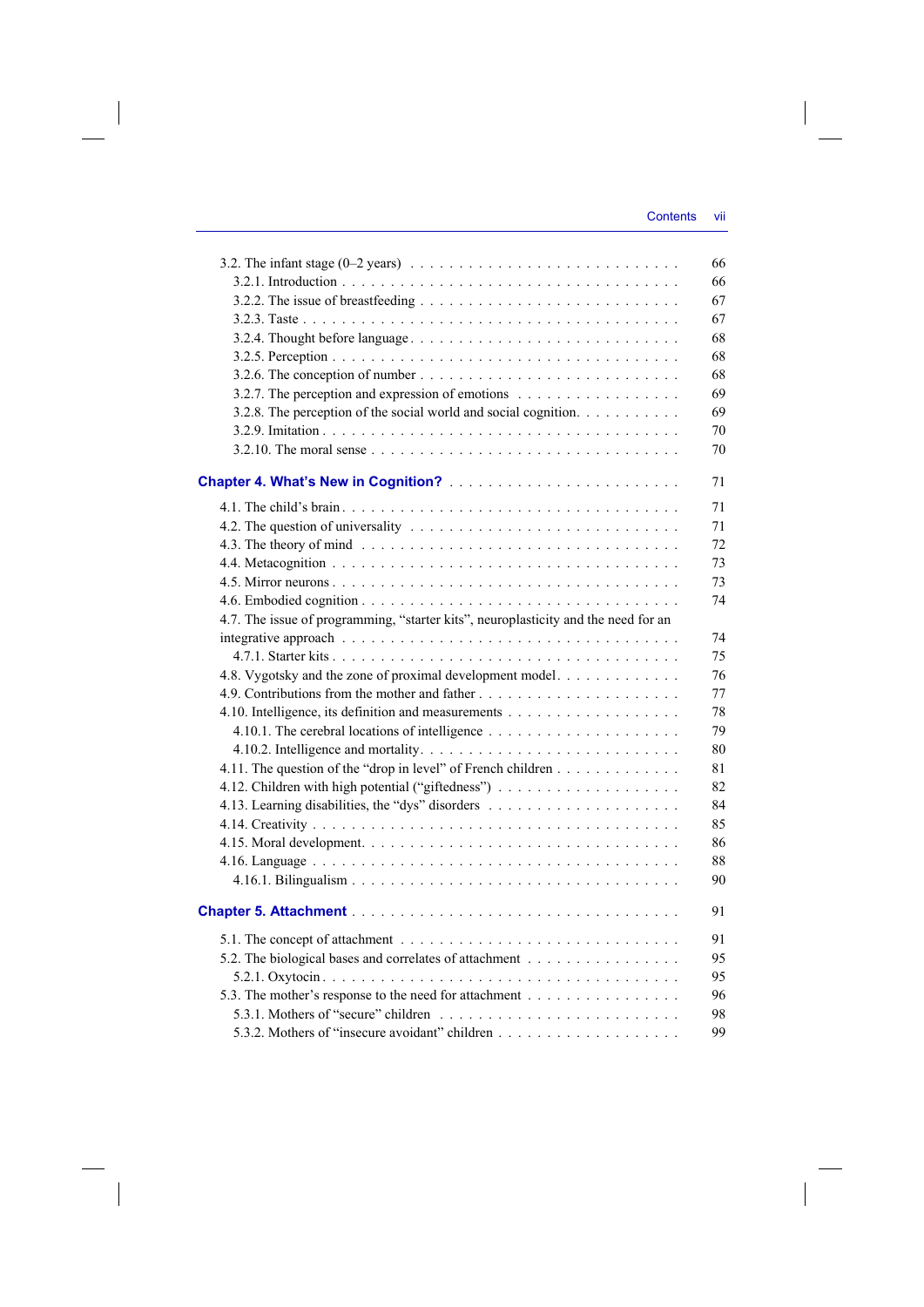$\overline{\phantom{a}}$ 

 $\overline{\phantom{a}}$ 

| 5.3.3. Mothers of "insecure ambivalent or resistant" children                                    | 100 |
|--------------------------------------------------------------------------------------------------|-----|
|                                                                                                  | 101 |
|                                                                                                  | 101 |
|                                                                                                  | 104 |
|                                                                                                  | 105 |
|                                                                                                  | 107 |
|                                                                                                  | 108 |
|                                                                                                  | 110 |
|                                                                                                  | 110 |
|                                                                                                  | 110 |
| 5.10.2. Attachment as a transmission factor between maternal and child                           |     |
|                                                                                                  | 113 |
|                                                                                                  | 113 |
|                                                                                                  | 114 |
|                                                                                                  | 117 |
|                                                                                                  | 118 |
| 5.11.2. The place in the sibling group $\ldots \ldots \ldots \ldots \ldots \ldots \ldots \ldots$ | 118 |
|                                                                                                  | 118 |
| 5.12. The character (or temperament) of the individual                                           |     |
|                                                                                                  | 120 |
|                                                                                                  | 121 |
|                                                                                                  | 121 |
|                                                                                                  | 123 |
| 5.14.3. The fate of internal operating models from adolescence                                   |     |
|                                                                                                  | 124 |
| 5.14.4. Maternal and paternal transmission pathways.                                             | 126 |
|                                                                                                  | 127 |
|                                                                                                  | 127 |
|                                                                                                  | 128 |
|                                                                                                  | 131 |
| 5.19. Attachment, antisocial behavior and hyperactivity                                          | 132 |
|                                                                                                  |     |
| <b>Chapter 6. The Differences between Boys and Girls,</b>                                        | 135 |
|                                                                                                  |     |
|                                                                                                  | 135 |
|                                                                                                  | 137 |
|                                                                                                  | 138 |
|                                                                                                  |     |
|                                                                                                  | 141 |
|                                                                                                  | 141 |
|                                                                                                  | 141 |
|                                                                                                  | 142 |
|                                                                                                  | 143 |
|                                                                                                  | 143 |

 $\overline{\phantom{a}}$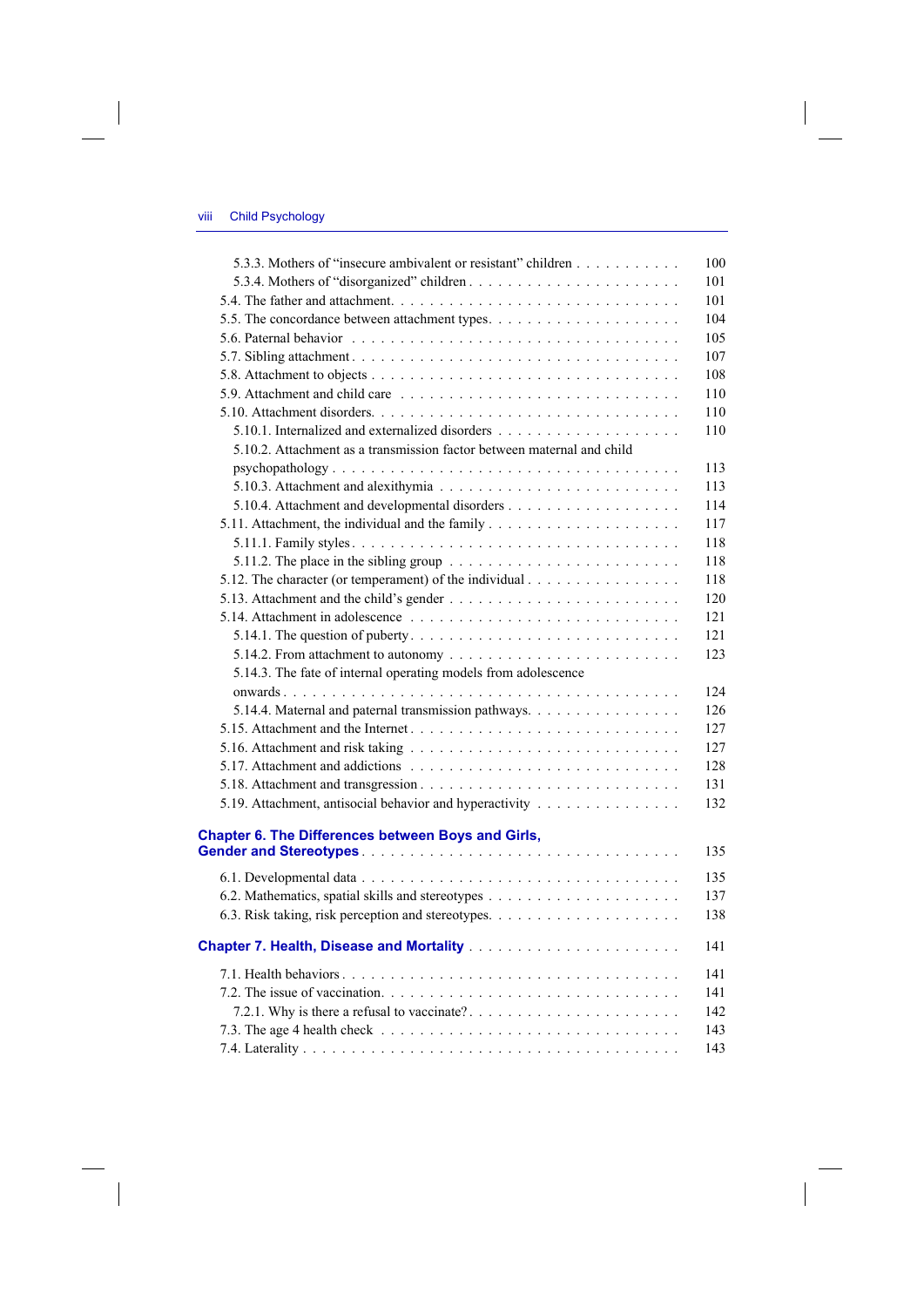$\overline{\phantom{a}}$ 

| 144                                                                      |
|--------------------------------------------------------------------------|
| 144                                                                      |
| 145                                                                      |
| 145                                                                      |
| 146                                                                      |
| 148                                                                      |
| 149                                                                      |
| 149                                                                      |
| 152                                                                      |
| 152                                                                      |
| 152                                                                      |
| 153                                                                      |
| 7.10.5. Other directions and implications for obesity prevention<br>153  |
| 153                                                                      |
| 153                                                                      |
| 157                                                                      |
| 158                                                                      |
| 159                                                                      |
| 163                                                                      |
| 165                                                                      |
|                                                                          |
| 165                                                                      |
| 7.14.2. Intergenerational transmission of accidents, offences and        |
| 168                                                                      |
| 7.15. Emotions, emotional development and emotional intelligence.<br>171 |
| 172                                                                      |
| 176                                                                      |
| 176                                                                      |
| 177                                                                      |
| 178                                                                      |
| 180                                                                      |
| 181                                                                      |
| 182                                                                      |
| 183                                                                      |
| 183                                                                      |
| 184                                                                      |
| 184                                                                      |
| 185                                                                      |
| 185                                                                      |
| 186                                                                      |
| 190                                                                      |
| 191                                                                      |
| 192                                                                      |
| 192                                                                      |
|                                                                          |

 $\overline{\phantom{a}}$ 

 $\begin{array}{c} \hline \end{array}$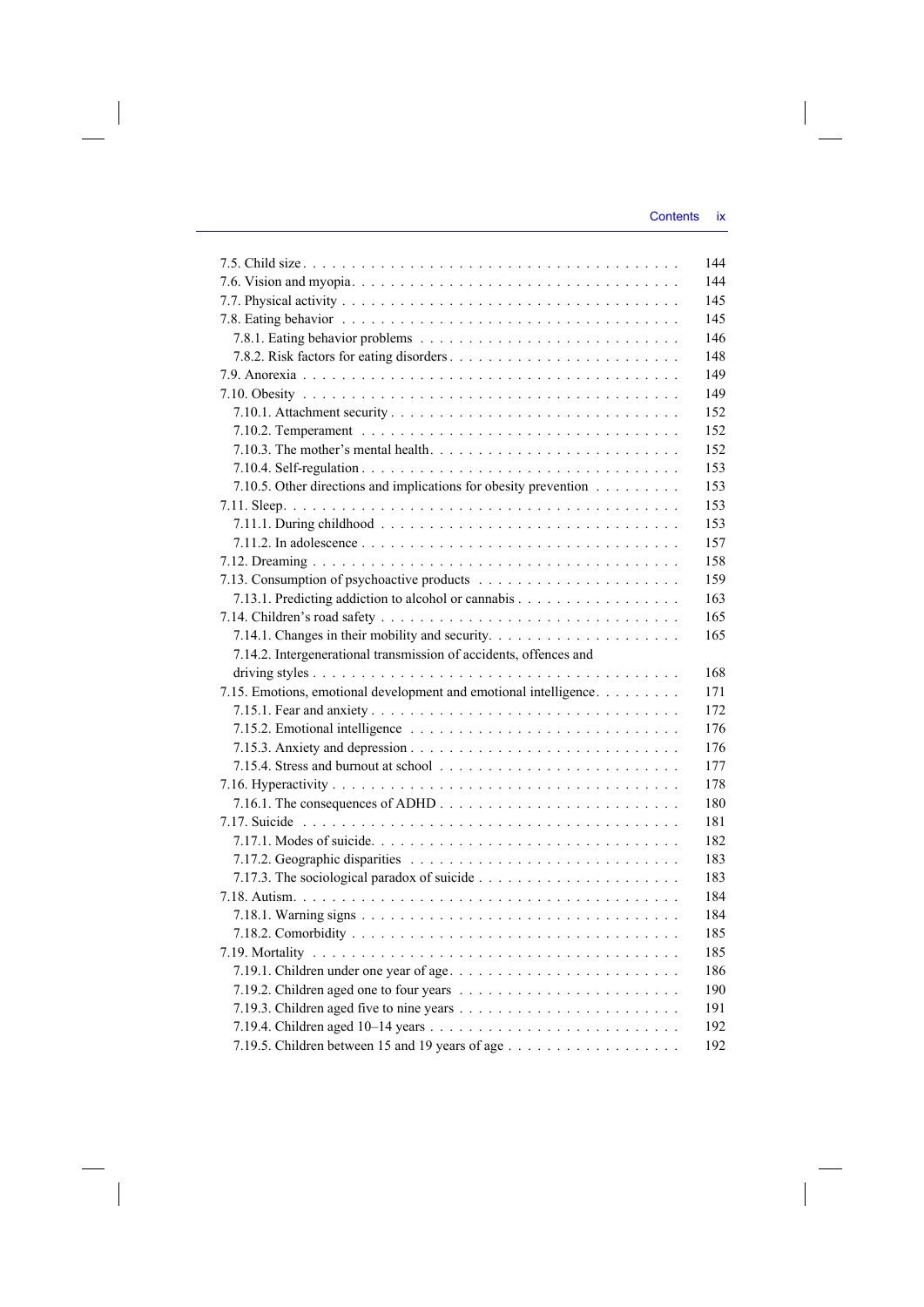$\begin{array}{c} \hline \end{array}$ 

 $\begin{array}{c} \hline \end{array}$ 

|                                                                              | 195 |
|------------------------------------------------------------------------------|-----|
|                                                                              | 195 |
|                                                                              | 197 |
|                                                                              | 198 |
| 8.3.1. Phylogeny and ontogeny of equality, hierarchy and dominance           | 198 |
| 8.3.2. The construction of the notion of transgression                       | 200 |
| 8.3.3. The Lacanian vision of antisociality: the child between the real, the |     |
|                                                                              | 201 |
|                                                                              | 202 |
|                                                                              | 203 |
|                                                                              | 204 |
|                                                                              | 204 |
|                                                                              | 205 |
|                                                                              | 206 |
|                                                                              | 206 |
|                                                                              | 207 |
| 8.4.6. Mistreatment, sexual abuse and traffic accidents.                     | 209 |
|                                                                              | 210 |
|                                                                              | 212 |
| 8.6.1. Consequences for the physical health of children and adolescents      | 214 |
| 8.6.2. Consequences for the cognitive and academic development of            |     |
|                                                                              | 214 |
| 8.6.3. Consequences for child development according to the                   |     |
|                                                                              | 214 |
|                                                                              | 215 |
|                                                                              | 216 |
|                                                                              | 219 |
|                                                                              | 222 |
|                                                                              | 222 |
|                                                                              | 223 |
|                                                                              | 224 |
|                                                                              | 226 |
| 8.9.5. Children of divorce and children of bereavement                       | 230 |
| 8.9.6. Blended families and single-parent households                         | 231 |
|                                                                              | 234 |
|                                                                              | 238 |
|                                                                              | 239 |
|                                                                              | 240 |
|                                                                              | 241 |
|                                                                              | 242 |
| 8.10.4. The question of popularity and its two faces                         | 242 |
|                                                                              | 242 |
|                                                                              |     |

 $\begin{array}{c} \end{array}$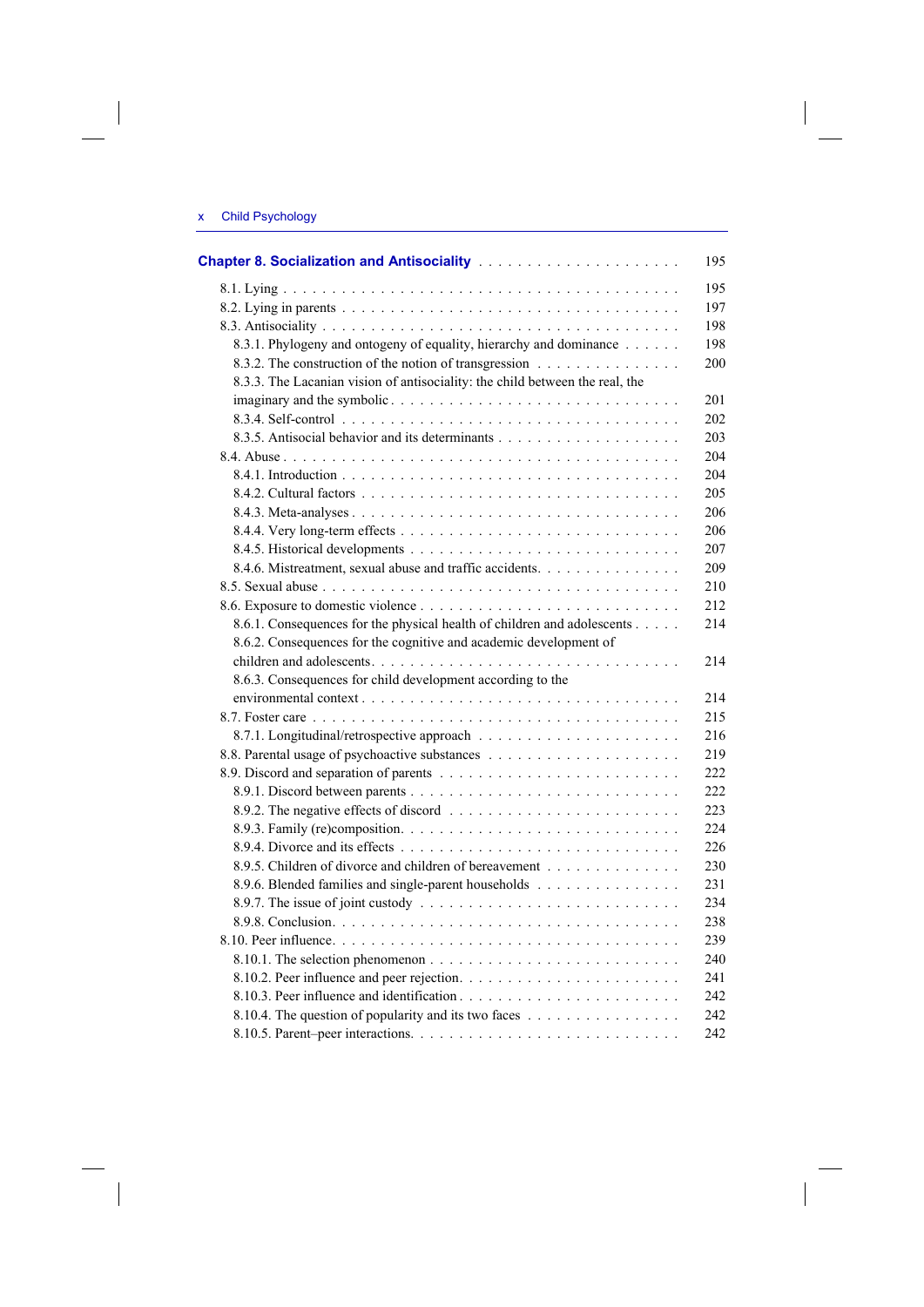|                                                                        | 245 |
|------------------------------------------------------------------------|-----|
|                                                                        | 245 |
| 9.2. Sports activities: Homo Ludens Citius, Altius, Fortius Bread      |     |
|                                                                        | 246 |
| 9.2.1. Sports: health behavior or risk behavior, social or antisocial? | 247 |
|                                                                        | 248 |
| 9.3.1. The determinants of early exposure to screens                   | 250 |
|                                                                        | 251 |
| 9.3.3. The consequences of screen use for children                     | 252 |
|                                                                        | 254 |
|                                                                        | 255 |
|                                                                        | 256 |
|                                                                        | 257 |
| 9.5.1. The telephone and the mother-infant relationship:               |     |
| "Hello, Mommy's texting Hello, Mommy, it hurts"                        | 258 |
|                                                                        | 258 |
| 9.6. Social networks (TikTok, Snapchat, Facebook, Instagram, etc.)     | 259 |
| 9.6.1. The importance of the visual: selfies/selfie ecstasy            | 261 |
|                                                                        | 262 |
|                                                                        | 267 |
|                                                                        | 267 |
|                                                                        | 271 |
|                                                                        | 272 |
|                                                                        | 272 |
| 10.5. Disaster psychology (wars, bombings, tsunamis, earthquakes)      | 273 |
|                                                                        | 274 |
|                                                                        | 275 |
|                                                                        | 275 |
|                                                                        | 276 |
| 10.7. The environment (neighborhood, nature, city).                    | 276 |
|                                                                        | 277 |
|                                                                        | 277 |
|                                                                        | 279 |
|                                                                        | 280 |
|                                                                        | 282 |